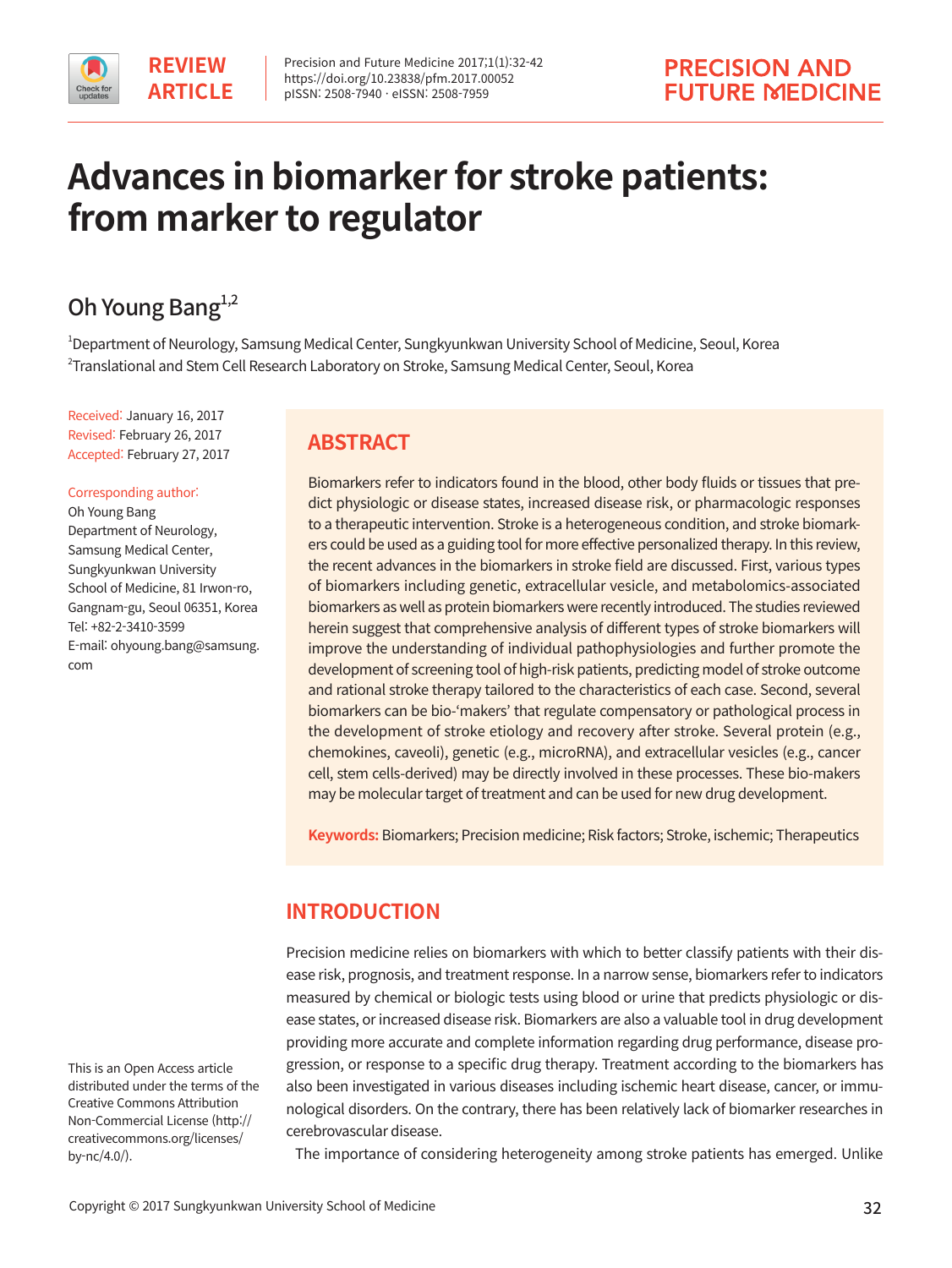Oh Young Bang

coronary heart disease, stroke has heterogeneous pathophysiologies and mechanisms. Moreover, individual patients with stroke have different features even among subjects with same stroke mechanisms. These aspects enhance the need for development of personalized medicine based on characteristics of each patient rather than performing large randomized clinical trials.

Herein, we review the current and new stroke biomarkers with their strengths and weaknesses focusing on the importance of comprehensive approaches and the role of biomarkers on the development of new drugs for stroke.

### **ROLE OF BIOMARKERS IN STROKE RESEARCH**

#### Screening high-risk subjects

Although many attempts including national publicity and various programs for health promotion have been made to manage stroke risk factors, the prevalence of stroke has not been markedly reduced. This may be partially resulted from hidden risk factors of stroke. Interestingly, certain regions in the United States (stroke belt and buckle) have an unusually high incidence and mortality of stroke and the phenomenon could not be explained by the differences of the conventional risk factors [1,2]. Therefore, many researchers have devoted themselves to find nontraditional risk factors of stroke to explain it and numerous possible contributing factors have been identified, including metabolic syndrome, sleep-related breathing disorders, and air pollution [3,4].

In addition to these nontraditional risk factors, a series of biomarkers reflecting inflammation, hemostasis, thrombosis, endothelial function, or neurohormonal activity have been evaluated as potential tools in an effort to improve risk prediction of future stroke, and thereby avert future events [5-12]. Our recent biomarker study showed that although traditional risk factors have been reported to be different between cerebral microangiopathy and macroangiopathy, endothelial dysfunction and related renal dysfunction were associated with both types of cerebral angiopathies [13]. In the near future, genome-wide association study may also greatly contribute to build risk stratification models by identifying genetic variants that confer susceptibility to cerebrovascular disease [14].

#### Rapid stroke diagnosis

Although the diagnosis of acute stroke mostly relies on neuroimaging techniques, the evaluation of biomarkers of tissue injury would be an alternative strategy for rapid stroke assessment, especially for pre-hospital screening, and fast-tracking in emergency room. A rapid diagnosis of stroke based on biomarkers may be useful especially for pre-hospital screening, facilitating entry into fast track care pathway, and ancillary data when contemplating thrombolysis. However, a widely available, rapid, and sensitive diagnostic test for acute cerebral ischemia has not been available until now.

Recently, a biomarker panel rather than a single marker in isolation has been increasingly used to improve the diagnostic accuracy of suspected stroke. For instance, a diagnostic panel incorporating the levels of matrix metalloproteinase 9 (MMP-9), B-type natriuretic peptide, D-dimer, and S100β into a composite score enhanced sensitivity of early noncontrast computed tomography (CT) alone for acute stroke, although the diagnostic accuracy was clearly imperfect [15]. Furthermore, the approach was feasible as a point-of-care test in the emergency setting [15]. As the number of presumed biomarkers for stroke expands at an exponential rate, it would be expected to develop improved biomarker combinations for more accurate diagnosis of stroke.

### Detecting of possible stroke etiology and mechanisms of ischemic injury

Several studies have focused on the use of biomarkers for detecting of possible stroke mechanisms. In addition, the molecular markers related to neuronal death can provide the information about the presence of tissue at risk of infarction [16,17].

#### Predicting drug response and outcome

It has been well known that different patients respond in different fashions to the same medication. Among many factors that influence the effects of drugs, it is estimated that genetic factor can account for 20% to 95% of variability in drug disposition and effects [18]. For example, previous studies revealed that CYP2C9 and VKORC1 genetic variants are associated with warfarin dose requirement and clinical outcomes [19,20].

Besides pharmacogenetics, several biomarkers are also contributing to the predicting drug response in patients with stroke, particularly when thrombolysis is administered. Specifically, elevated S100β and MMP-9 which were reported as serum markers of blood-brain barrier dysfunction before thrombolysis could predict hemorrhagic transformation after thrombolysis [21-23]; whereas, baseline levels of  $\alpha_2$ -antiplasmin were predictive of recanalization in patients treated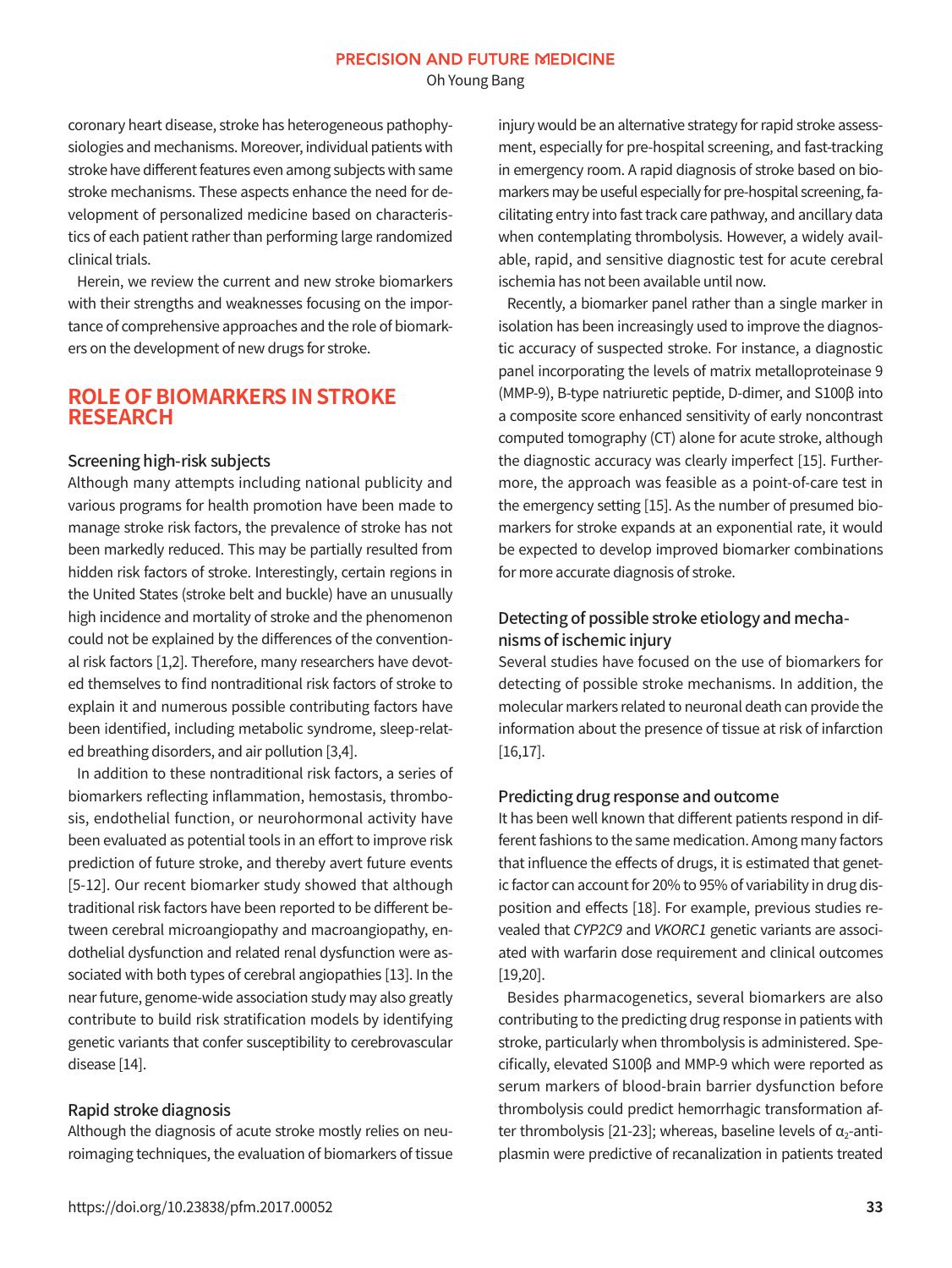Biomarkers of stroke

#### Table 1. Emerging roles of stroke biomarkers

| Role                                             | <b>Example of biomarkers</b>                                                                                                                                                                                                                                                                                                                                                                                                                                                                                                                             |
|--------------------------------------------------|----------------------------------------------------------------------------------------------------------------------------------------------------------------------------------------------------------------------------------------------------------------------------------------------------------------------------------------------------------------------------------------------------------------------------------------------------------------------------------------------------------------------------------------------------------|
| subjects                                         | Screening high-risk (asymptomatic) CRP, fibrinogen, and inflammatory cytokines, vWF, BNP, and UACR for stroke risk [5-8,10-12]<br>ADMA for silent brain infarcts on MRI [9]<br>Genome-wide association studies of stroke [14]                                                                                                                                                                                                                                                                                                                            |
| Rapid stroke diagnosis                           | Protein biomarkers associated with glial and neuronal cells (S100ß, GFAP, NSE, MBP), inflammation (CRP,<br>MMP-9, VCAM, TNF-α, IL-6, VEGF), thrombosis (vWF, D-dimer), and others (BNP, homocysteine) [15,26-28]                                                                                                                                                                                                                                                                                                                                         |
| Detection of stroke mechanisms                   | Mechanisms of neuronal death, e.g. glutamate, GABA [16,17]<br>and molecular-targeted treatment Etiologic diagnosis of ischemic stroke, e.g., atherosclerotic (inflammatory markers) vs. cardioembolic (free<br>fatty acid or vWF) vs. cancer-coagulopathy (D-dimer) [29-33]                                                                                                                                                                                                                                                                              |
| Predicting drug response                         | Pharmacogenomics for the resistance to antiplatelet agents, warfarin, statin, or thrombolysis<br>$\alpha$ <sub>2</sub> -Antiplasmin for recanalization after thrombolysis [24]<br>MMP-9 and S100β for a high risk of hemorrhagic transformation after thrombolysis [21-23]<br>S100β for delayed infarct expansion [34,35]                                                                                                                                                                                                                                |
| Predicting outcome                               | Inflammatory markers for early neurological worsening [36] and poor outcome after stroke [37]<br>D-dimer for early recurrent ischemic lesion [38]<br>Fibrin-monomer for thrombus formation in the left atrial appendage [39]<br>vWF for adverse events or vascular events in A-fib patients receiving warfarin [40] or aspirin [41]<br>BNP for functional outcome after A-fib stroke [42]<br>BDNF polymorphism for outcome after traumatic brain injury or subarachnoid hemorrhage [43,44]<br>Endothelial EV for predicting future cardiovascular events |
| Use as surrogate endpoints in<br>clinical trials | Troponin T, CRP, BNP [45]<br>S100β, nitric oxide for phase III trials                                                                                                                                                                                                                                                                                                                                                                                                                                                                                    |
| Use as new drug development<br>(theranostics)    | Chemokines (such as SDF-1 $\alpha$ ) to improve recovery after stroke [25]<br>Caveolin to improve angiogenesis<br>MicroRNA to improve recovery after stroke<br>Cancer cell-derived EV for coagulopathy and stem cells-derived EV for stroke recovery                                                                                                                                                                                                                                                                                                     |

CRP, C-reactive protein; vWF, von Willebrand factor; BNP, B-type natriuretic peptide; UACR, urinary albumin/creatinine ratio; ADMA, asymmetrical dimethylarginine; MRI, magnetic resonance imaging; GFAP, glial fibrillary acidic protein; NSE, euron-specific enolase; MBP, myelin basic protein; MMP-9, matrix metalloproteinase-9; VCAM, vascular cell adhesion molecule; TNF-α, tumor necrosis factor-α; IL-6, interleukin 6; VEGF, vascular endothelial growth factor; GABA, γ-aminobutyric acid; A-fib, atrial fibrillation; BDNF, brain-derived neurotrophic factor; EV, extracellular vesicle; SDF-1α, stromal cell-derived factor 1α.

with thrombolysis [24]. There have been accumulating evidences that a number of biomarkers can predict clinical or radiological outcomes from cerebral ischemic events (Table 1) [5-12,14-17,21-45].

### **TYPE OF BIOMARKERS IN STROKE RESEARCH**

Stroke biomarkers include protein, genetic, extracellular vesicle (EV), and metabolomics-associated biomarkers. Each biomarker has different aspects, and its own advantages and drawbacks (Table 2). A recent study reported that multiple EV biomarkers in addition to existing protein biomarkers are valuable for predicting future cardio- and cerebrovascular events [46]. Therefore, comprehensive approach using a variety of biomarkers is warranted to overcome the limitations. In addition, multidisciplinary approaches including neuroimaging biomarkers are needed.

#### Protein biomarkers

Researches using protein biomarkers in patients with ischemic cerebrovascular disease have mainly focused on pathophysiology, diagnosis, prognostication, and neuronal death in stroke [47]. A typical example of protein biomarkers is C-reactive protein [7,48,49]. However, a recent study raised the possibility that the relation may result from various biases [50]. Moreover, it has become skeptical about efficacy of biomarkers to predict stroke risk because they provide only limited additional information compared to the well-known stroke risk factors [51,52]. Further studies with more systematic approach and analysis are needed in this area.

#### Genetic biomarkers

Many epidemiological studies suggested that stroke has ge-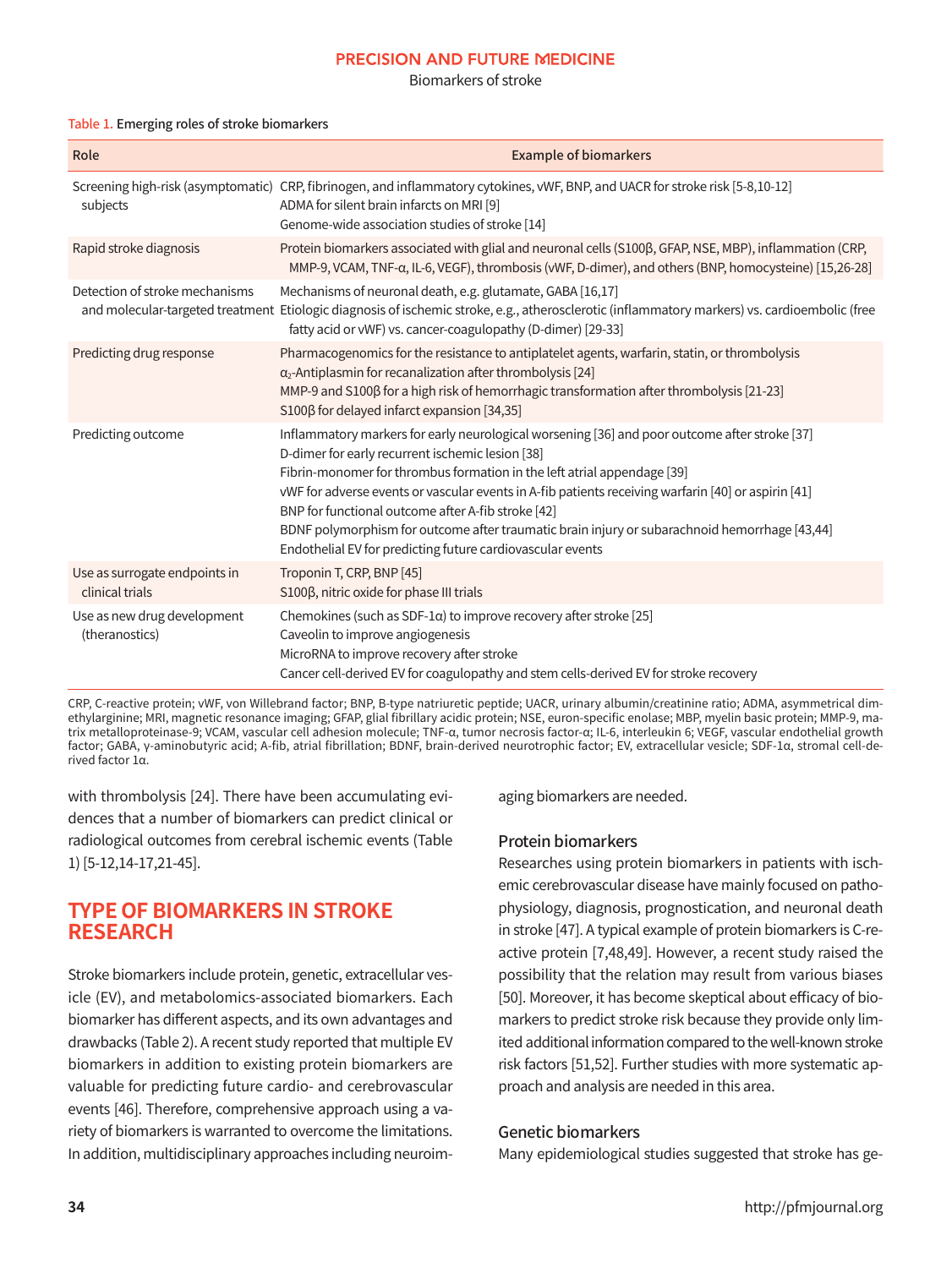Oh Young Bang

| <b>Type</b>              | Advantage                                                                                                                                                                                                          | <b>Disadvantage</b>                                                                                                                                                                                                                                             |
|--------------------------|--------------------------------------------------------------------------------------------------------------------------------------------------------------------------------------------------------------------|-----------------------------------------------------------------------------------------------------------------------------------------------------------------------------------------------------------------------------------------------------------------|
| Protein                  | Post-stroke analysis<br>Gene-environment interaction<br>Quantitation                                                                                                                                               | Time-dependent and need for serial tests<br>Small numbers of final products (not causative in most)                                                                                                                                                             |
| Gene                     | Pre-stroke analysis<br>Automatism<br>Plentiful candidate<br>Possible role of pharmacogenomics on drug effectiveness<br>and toxicity                                                                                | Influence of environment (>gene) on the development of most<br>disease (polygenic)<br>Clinical usefulness of genetic risk factor is low<br>Stroke subtype-specific                                                                                              |
| <b>MicroRNAs</b>         | Both pre- and post-stroke analysis<br>Stably expressed in circulation for several months after stroke<br>onset.<br>Functional and causative                                                                        | One microRNA has multiple gene targets, and need to<br>examine the combinatorial effect of multiple microRNAs<br>The sample size was usually limited, studies with larger patient<br>cohorts are needed                                                         |
| Extracellular<br>vesicle | Both pre- and post-stroke analysis<br>Functional (it contains nucleic components as well as<br>trophic factors and receptors)<br>May be causative<br>Window for not only damaged but also intact cells and tissues | Methods for measurement are unsettled<br>Effortful<br>Limited and non-specific markers for identification of extracellu-<br>lar vesicles                                                                                                                        |
| Metabolomics             | Relatively plentiful candidate<br>Monitoring of treatment effects<br>May be functional                                                                                                                             | Effortful and assay not readily available<br>Difficult to interpret the results (absence of clear cutoff of dis-<br>ease/normal state and intuitive connection between identified<br>species and disease state)<br>Studies in stroke field is relatively lacked |

#### Table 2. Strengths and weaknesses of various biomarkers

netic susceptibility, and various genetic factors were investigated [53]. However, genome-wide association studies failed to reproduce the positive results obtained from previous studies [54] or the clinical usefulness was very low [55]. For example, the hazard ratio and population attributable risk of hypertension to ischemic stroke is 2.0 and 26%, respectively. Conversely, the genetic influence on stroke was only 1.3 to 1.33 and 11% to 12%, respectively [55]. Genetic risk factors seem to be subtype-sensitive, and differential genetic risk factors have been reported to atherosclerotic, cardioembolic, and lacunar stroke [56]. Further stroke genetic studies might result in better risk prediction for different stroke subtypes and recurrent events, although conflicting result exists [57].

Recently, studies in pharmacogenomic area have been actively carried out. Among them, aspirin, clopidogrel, warfarin, statin, and thrombolytics-related genetic polymorphisms are particularly of interest. It is expected that selecting the type or dose of medication or avoiding side effects or drug resistance may be guided by simple genetic tests in the near future.

#### Metabolomics

The assumption of metabolomics is that occurrence of the

disease is directly related to the specific change of biochemical composition in the cell or biological fluid. Metabolomics-associated biomarker research analyzes profiles of fatty acid, amino acid, or polyamine in the blood or urine and determines normal or pathologic states. Furthermore, metabolomics-associated biomarkers can be applied to the monitoring recovery after treatment. Unfortunately, studies using metabolomics in the area of stroke is relatively lacked.

### **THERANOSTICS AND BIO-MAKER FOR THE DEVELOPMENT OF NEW DRUGS FOR STROKE**

Theranostic nanoparticles that simultaneously deliver both imaging and therapeutic agents have gained significant attention for disease management in recent years. Theranostic agents are able to simultaneously deliver imaging agent and therapeutic drugs. Recent advances in nanomedicine offers new tool for theranostics, several studies using nanoparticles have been applied in stroke animal models. For example, ceria nanoparticles and HSP72-vectorized immunoliposome to protect against ischemic stroke, and fibrin-targeted gold nanoparticles to direct imaging of cerebral thromboemboli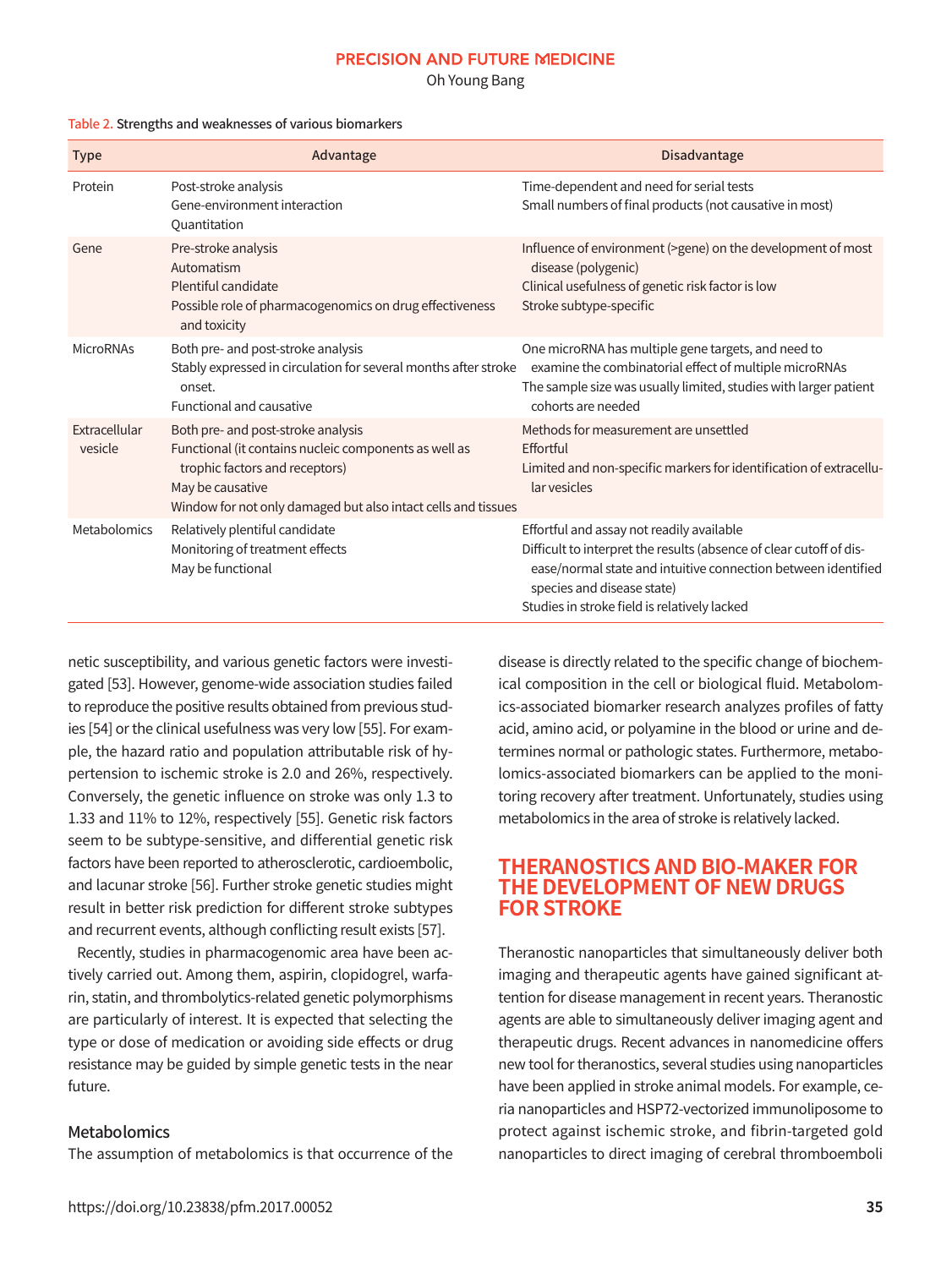Biomarkers of stroke

on CT scan [58-60]. However, no theranostic drug have been approved by U.S. Food and Drug Administration for safety concerns.

Innate bioactive biomarker molecules may have pharmacological functions ("bio-maker") and can be used in stroke patients. While nanomedicine-based theranostics provides artificial membrane/compounds, these natural components may role as "safe tools" for theranostics. Therefore, identification and utilization of biomarkers is vitally important for the successful development of disease modifying drugs for diseases. There have been efforts for screening candidates for new treatment strategy among biomarkers to provide a tool for new drug development for stroke. Biochemical products arising from biosynthesis of materials could protect against ischemic injury and recovery after stroke (not from breakdown of brain tissue). Several proteins (e.g., chemokines), genetic (e.g., microRNA), and EVs could be the candidates for bio-maker that regulate compensatory or pathological process in stroke. In addition, several biomarkers (e.g., serum albumin) are related to stroke outcomes and may have a role

Table 3. Essential features and examples of bio-makers for stroke

as natural antioxidants in human. Table 3 shows essential features and examples for natural bio-makers in stroke field.

#### Natural antioxidants

Albumin is the most prominent protein in serum and a naturally existing antioxidant. In rat model, high-dose albumin has protective effects by reduction of the volumes of brain infarction/swelling and improvement of local perfusion to zones of critical blood flow reduction [61]. Beside albumin, bilirubin, and uric acid have been suggested to have a role as natural antioxidants in the body. Decreased levels of albumin and bilirubin were associated with poor outcome and exogenous application of albumin and uric acid may be beneficial in a certain subgroup of stroke patients (Table 4) [62-70].

#### **MicroRNAs**

MicroRNAs are short non-coding RNAs (18–23 nucleotide). MicroRNAs regress target gene expression by mRNA degradation and translation inhibition. Dysregulation of microRNAs has been linked to variety of disease development. Since many

| Aspect      | <b>Essential feature</b>                                                             | Example                                                                                        |  |
|-------------|--------------------------------------------------------------------------------------|------------------------------------------------------------------------------------------------|--|
| Roles       | Diagnosis (biomarker)+Therapeutics (pharmacologic<br>effects)                        | Hypoalbuminemia predicts further stroke, and application of<br>albumin reduces infarct size    |  |
| Source      | Naturally exist in human body                                                        | Protein (e.g., albumin, chemokines)<br>RNAs (e.g., microRNAs)<br>EVs (e.g., stem cell-derived) |  |
| Molecules   | Increase by compensatory/rescue mechanisms<br>Decrease by pathophysiologic mechanism | MicroRNA related to recovery/protection<br>Antioxidants and proteins related pathophysiology   |  |
| Feasibility | Can be regulated/replaced safely with administration                                 | Proteins or EVs                                                                                |  |

EV, extracellular vesicle.

#### Table 4. Natural antioxidant in the body

|                                             | Albumin                                                                                                                     | <b>Bilirubin</b>                              | Uric acid                                                                                                                           |
|---------------------------------------------|-----------------------------------------------------------------------------------------------------------------------------|-----------------------------------------------|-------------------------------------------------------------------------------------------------------------------------------------|
| Blood levels                                | Related to renal loss of albumin                                                                                            | Reflect intensity of oxidative<br>stress      | Decrease with oxidative stress (con-<br>sumptive?) [62]                                                                             |
| Low level                                   | Poor outcome                                                                                                                | Poor outcome [63]<br>Increased incidence [64] | Controversial                                                                                                                       |
| High level                                  | Not associated                                                                                                              | Decreased incidence [65]                      | Not associated                                                                                                                      |
| Clinical trials of exogenous<br>application | Success in a small trial (especially in<br>recanalized patients) [66] but failed<br>in a multicenter RCT (ALIAS trial) [67] | Not done                                      | Failed in a RCT (URICO-ICTUS trial)<br>[68] but improved outcome in<br>selected patients (women or<br>recanalized patients) [69,70] |

RCT, randomized clinical trial; ALIAS, albumin treatment for acute ischaemic stroke; URICO-ICTUS, efficacy study of combined treatment with uric acid and r-tPA in acute ischemic stroke.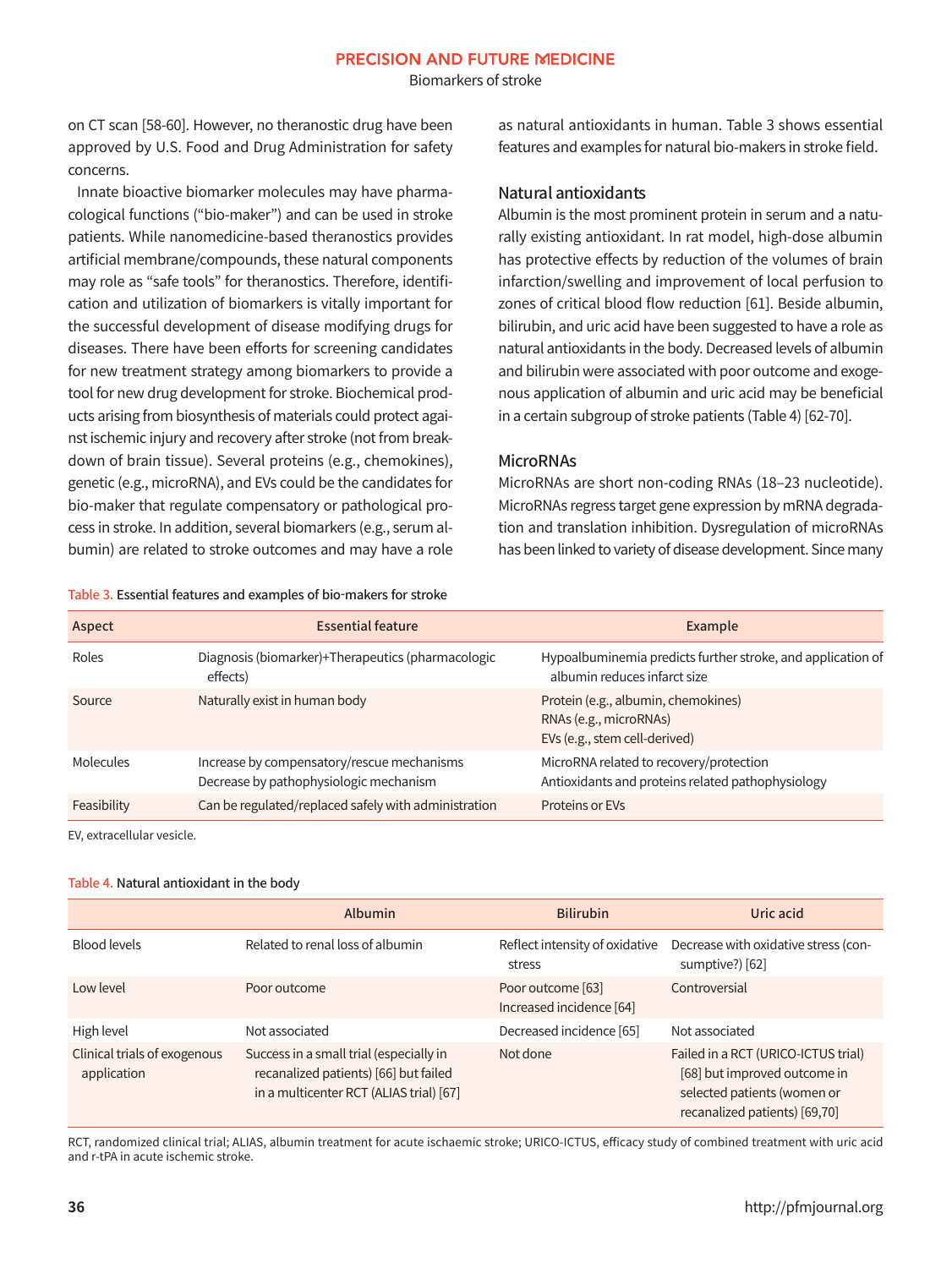Oh Young Bang

cell types express a set of microRNAs, microRNA signatures in circulation appear to be tissue-specific, representing their original source. Detectable levels of microRNAs exist in serum with tremendous stability, and circulating microRNAs in the serum can provide a novel class of biomarkers in cancer and other diseases [71]. In stroke field, increased or decreased levels of several circulating microRNA were reported in ischemic stroke patients [72,73]. For example, microRNA-424 level was decreased in acute stroke patients and in an animal model of stroke, and intracerebroventricular injection of lentiviral microRNA-424 reduced ischemic brain injury [72]. On the contrary, post-stroke increase in microRNA-200c contributed to ischemic brain injury by inhibiting reelin expression and inhibition of microRNA-200c resulted in an increase in cell survival [74]. There have been efforts of inhibition and overexpression of microRNAs to attenuate pathologic responses in cardiovascular disease, such as microRNA modulation using antagoMiRs (synthetic reverse compliments of oligonucleotides) that bind and silence target microRNAs or by using microRNA mimicry/pre-microRNAs that perform similarly to endogenous microRNAs [75]. Therefore, microRNAs serve as biomarker for stroke diagnosis and outcomes and also as stroke therapies.

#### Extracellular vesicles

EVs are defined as a heterogeneous population of small vesicles with a diameter of 0.1 to 1  $\mu$ m. EVs may be a window for target cell/organs, and include genetic information (i.e., microRNAs) as well as protein inside them [76]. Moreover, it has been identified that EVs have their own function, revealing that EVs from ischemic tissue facilitated vasculogenesis in the ischemic limb model [77]. In this regard, biomarker research using EVs is a prominent field.

Nevertheless, biomarker studies using EVs in stroke are mostly performed in small cohorts. As the methods for analyzing EVs are complicated and not unique mainly due to their very small size, investigations with EVs are currently at a rudimentary state of development. When seeing the results from a large-scale clinical study for prediction of future risk of myocardial infarction, EVs could be a good candidate to compensate limitations of existing biomarker researches [46].

EVs play a critical role in the exchange of information between cells (Fig. 1). For example, stem cell-derived EVs alter the behavior of the target (damaged) cells. In recent studies, EVs secreted from mesenchymal stem cells (MSCs) promoted sciatic nerve regeneration in rats [78]. On the contrary, astrocytes release exosomes enriched in heat shock proteins and synapsin I under stress conditions [79]. Along with others, we



Fig. 1. Diagram outlining inter-cellular communications of extracellular vesicles (EVs) between neurogenic niche and damage cells. EVs released from neural progenitor/stem cells (NSCs) to extracellular milieu promote neuroprotection and neurorestoration after stroke. EVs contain genetic materials, protein and lipid and migration of EVs in the blood vessel and cerebrospinal fluid (CSF) provide the window for tissue in stroke patients.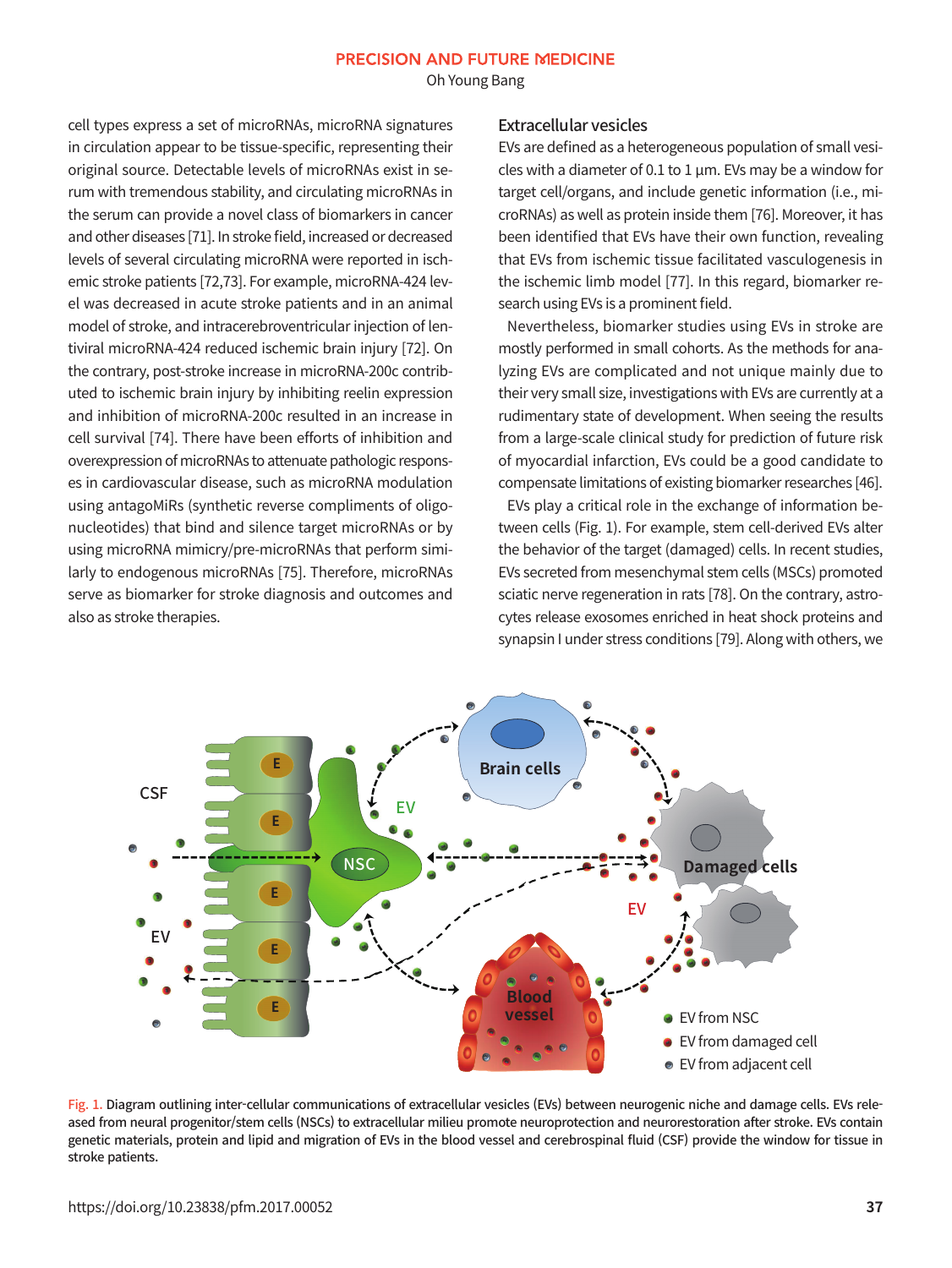Biomarkers of stroke

have shown that intravenous administration of EVs derived from MSC culture media promotes functional recovery and neurovascular plasticity after stroke in rats [80,81]. No studies have examined the effects of stem cell-derived EVs in stroke patients, but a phase 1 study of cord blood-derived MSC EVs in diabetes patients is ongoing (Clinical trial identifier NCT-02138331).

#### **Others**

#### Caveolin

Caveolae are 50- to 100-nm cell surface plasma membrane invaginations that are abundant in endothelial cells and play a major role in the regulation of endothelial vesicular trafficking and signal transduction [82]. Our recent study showed that the serum level of caveolin-1 is decreased in patients with moyamoya disease [83]. Caveolin could be a candidate of a stroke therapy as well as a stroke biomarker. Caveolin-1 is reportedly involved in the pathogenesis of cancers and vascular diseases [82]. Caveolin-1 expression was critical for vascular endothelial growth factor-induced angiogenesis [84] and recruitment of endothelial progenitor cells from the bone marrow [85]. Caveolin expression could be modulated by genetic regulation targeting caveolin-1 using antisense/small interfering RNA or microRNA, anti-caveolin-1 antibodies, and viral vectors or polymer that target the caveolae.

#### Chemokines

Our previous results have shown that serum level of chemokine (stromal cell-derived factor 1α [SDF-1α]) influences the effects of neurorestorative therapies in stroke patients [86]. The levels of chemokines increase markedly in the infarcted brain during the acute phase of stroke, but decrease over time. Increase the level of SDF-1α in infarcted brain, i.e., target delivery using polymer, could modify the microenvironment to increase innate neurorestorative processes [25].

# **CONCLUSION**

A number of biomarkers are under investigation in patients with ischemic stroke. Currently, however, application of biomarkers is only recommended for research purpose. Monitoring traditional risk factors or vessel status is more efficacious than measuring biomarkers in clinical practice. Considering advantages and disadvantages of each biomarker is important for future study, and comprehensive approach using multiple biomarkers is needed.

The role of biomarker is changing (Fig. 2). It is strongly expected that the biomarkers give us a turning point for investigating pathophysiology and therapeutic mechanisms of ischemic stroke. Continuous efforts are needed to find new biomarker and screening candidates for innate bio-makers



Fig. 2. Overview of biomarkers of stroke. (A) Changes in the role of biomarkers in stroke, (B) biomarker, bio-maker, and theranostics.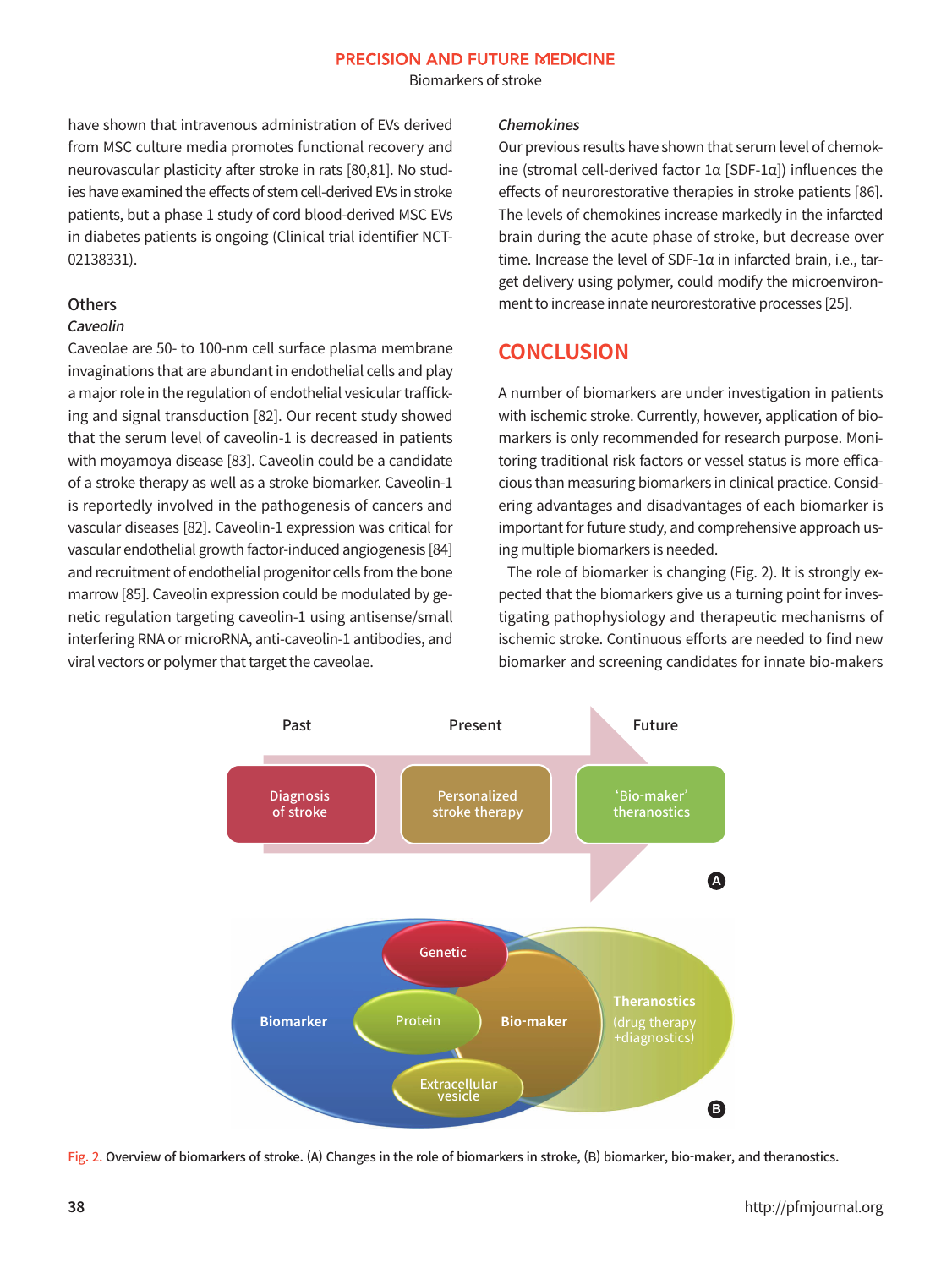Oh Young Bang

among these biomarkers is important for the development of new therapeutic strategy in stroke

## **CONFLICTS OF INTEREST**

No potential conflict of interest relevant to this article was reported.

# **ORCID**

Oh Young Bang http://orcid.org/0000-0002-7962-8751

# **REFERENCES**

- 1. Casper ML, Wing S, Anda RF, Knowles M, Pollard RA. The shifting stroke belt. Changes in the geographic pattern of stroke mortality in the United States, 1962 to 1988. Stroke 1995;26:755-60.
- 2. El-Saed A, Kuller LH, Newman AB, Lopez O, Costantino J, McTigue K, et al. Geographic variations in stroke incidence and mortality among older populations in four US communities. Stroke 2006;37:1975-9.
- 3. Howard G, Prineas R, Moy C, Cushman M, Kellum M, Temple E, et al. Racial and geographic differences in awareness, treatment, and control of hypertension: the REasons for Geographic And Racial Differences in Stroke study. Stroke 2006;37:1171-8.
- 4. Bang OY, Ovbiagele B, Kim JS. Nontraditional risk factors for ischemic stroke: an update. Stroke 2015;46:3571-8.
- 5. Ridker PM, Brown NJ, Vaughan DE, Harrison DG, Mehta JL. Established and emerging plasma biomarkers in the prediction of first atherothrombotic events. Circulation 2004;109(25 Suppl 1):IV6-19.
- 6. Woodward M, Lowe GD, Campbell DJ, Colman S, Rumley A, Chalmers J, et al. Associations of inflammatory and hemostatic variables with the risk of recurrent stroke. Stroke 2005;36:2143-7.
- 7. Ridker PM, Danielson E, Fonseca FA, Genest J, Gotto AM Jr, Kastelein JJ, et al. Rosuvastatin to prevent vascular events in men and women with elevated C-reactive protein. N Engl J Med 2008;359:2195-207.
- 8. Welsh P, Lowe GD, Chalmers J, Campbell DJ, Rumley A, Neal BC, et al. Associations of proinflammatory cytokines with the risk of recurrent stroke. Stroke 2008;39:2226-30.
- 9. Pikula A, Boger RH, Beiser AS, Maas R, DeCarli C, Schwedhelm E, et al. Association of plasma ADMA levels with MRI markers of vascular brain injury: Framingham offspring

study. Stroke 2009;40:2959-64.

- 10. Park CS, Ihm SH, Yoo KD, Kim DB, Lee JM, Kim HY, et al. Relation between C-reactive protein, homocysteine levels, fibrinogen, and lipoprotein levels and leukocyte and platelet counts, and 10-year risk for cardiovascular disease among healthy adults in the USA. Am J Cardiol 2010; 105:1284-8.
- 11. Wieberdink RG, van Schie MC, Koudstaal PJ, Hofman A, Witteman JC, de Maat MP, et al. High von Willebrand factor levels increase the risk of stroke: the Rotterdam study. Stroke 2010;41:2151-6.
- 12. Pikula A, Beiser AS, DeCarli C, Himali JJ, Debette S, Au R, et al. Multiple biomarkers and risk of clinical and subclinical vascular brain injury: the Framingham Offspring Study. Circulation 2012;125:2100-7.
- 13. Bang OY, Chung JW, Ryoo S, Moon GJ, Kim GM, Chung CS, et al. Brain microangiopathy and macroangiopathy share common risk factors and biomarkers. Atherosclerosis 2016; 246:71-7.
- 14. Yamada Y, Fuku N, Tanaka M, Aoyagi Y, Sawabe M, Metoki N, et al. Identification of CELSR1 as a susceptibility gene for ischemic stroke in Japanese individuals by a genomewide association study. Atherosclerosis 2009;207:144-9.
- 15. Laskowitz DT, Kasner SE, Saver J, Remmel KS, Jauch EC; BRAIN Study Group. Clinical usefulness of a biomarkerbased diagnostic test for acute stroke: the Biomarker Rapid Assessment in Ischemic Injury (BRAIN) study. Stroke 2009;40:77-85.
- 16. Rodriguez-Yanez M, Sobrino T, Arias S, Vazquez-Herrero F, Brea D, Blanco M, et al. Early biomarkers of clinical-diffusion mismatch in acute ischemic stroke. Stroke 2011;42: 2813-8.
- 17. Kernagis DN, Laskowitz DT. Evolving role of biomarkers in acute cerebrovascular disease. Ann Neurol 2012;71:289-303.
- 18. Kalow W, Tang BK, Endrenyi L. Hypothesis: comparisons of inter- and intra-individual variations can substitute for twin studies in drug research. Pharmacogenetics 1998; 8:283-9.
- 19. Higashi MK, Veenstra DL, Kondo LM, Wittkowsky AK, Srinouanprachanh SL, Farin FM, et al. Association between CYP2C9 genetic variants and anticoagulation-related outcomes dur ing warfarin therapy. JAMA 2002;287:1690-8.
- 20. Sconce EA, Khan TI, Wynne HA, Avery P, Monkhouse L, King BP, et al. The impact of CYP2C9 and VKORC1 genetic polymorphism and patient characteristics upon warfarin dose requirements: proposal for a new dosing regimen.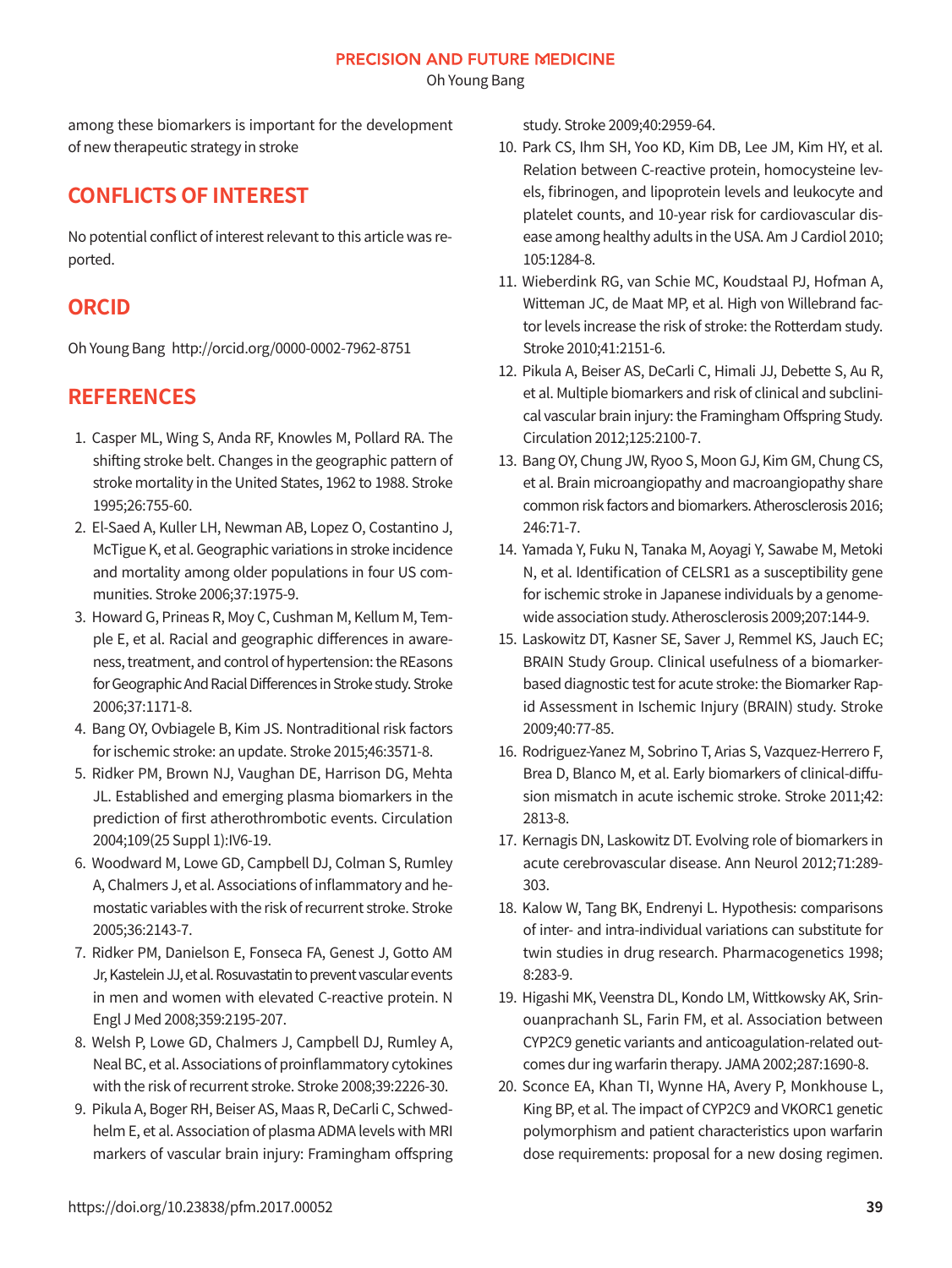Biomarkers of stroke

Blood 2005;106:2329-33.

- 21. Heo JH, Kim SH, Lee KY, Kim EH, Chu CK, Nam JM. Increase in plasma matrix metalloproteinase-9 in acute stroke patients with thrombolysis failure. Stroke 2003;34:e48-50.
- 22. Montaner J, Molina CA, Monasterio J, Abilleira S, Arenillas JF, Ribo M, et al. Matrix metalloproteinase-9 pretreatment level predicts intracranial hemorrhagic complications after thrombolysis in human stroke. Circulation 2003;107: 598-603.
- 23. Foerch C, Wunderlich MT, Dvorak F, Humpich M, Kahles T, Goertler M, et al. Elevated serum S100B levels indicate a higher risk of hemorrhagic transformation after thrombolytic therapy in acute stroke. Stroke 2007;38:2491-5.
- 24. Marti-Fabregas J, Borrell M, Cocho D, Belvis R, Castellanos M, Montaner J, et al. Hemostatic markers of recanalization in patients with ischemic stroke treated with rt-PA. Neurology 2005;65:366-70.
- 25. Kim DH, Seo YK, Thambi T, Moon GJ, Son JP, Li G, et al. Enhancing neurogenesis and angiogenesis with target delivery of stromal cell derived factor-1alpha using a dual ionic pH-sensitive copolymer. Biomaterials 2015;61:115-25.
- 26. Reynolds MA, Kirchick HJ, Dahlen JR, Anderberg JM, Mc-Pherson PH, Nakamura KK, et al. Early biomarkers of stroke. Clin Chem 2003;49:1733-9.
- 27. Jauch EC, Lindsell C, Broderick J, Fagan SC, Tilley BC, Levine SR, et al. Association of serial biochemical markers with acute ischemic stroke: the National Institute of Neurological Disorders and Stroke recombinant tissue plasminogen activator Stroke Study. Stroke 2006;37:2508-13.
- 28. Montaner J, Rovira A, Molina CA, Arenillas JF, Ribo M, Chacon P, et al. Plasmatic level of neuroinflammatory markers predict the extent of diffusion-weighted image lesions in hyperacute stroke. J Cereb Blood Flow Metab 2003;23: 1403-7.
- 29. Bang OY, Lee PH, Yoon SR, Lee MA, Joo IS, Huh K. Inflammatory markers, rather than conventional risk factors, are different between carotid and MCA atherosclerosis. J Neurol Neurosurg Psychiatry 2005;76:1128-34.
- 30. Iwamoto T, Kubo H, Takasaki M. Platelet activation in the cerebral circulation in different subtypes of ischemic stroke and Binswanger's disease. Stroke 1995;26:52-6.
- 31. Hanson E, Jood K, Karlsson S, Nilsson S, Blomstrand C, Jern C. Plasma levels of von Willebrand factor in the etiologic subtypes of ischemic stroke. J Thromb Haemost 2011;9:275-81.
- 32. Choi JY, Jung JM, Kwon DY, Park MH, Kim JH, Oh K, et al.

Free fatty acid as an outcome predictor of atrial fibrillationassociated stroke. Ann Neurol 2016;79:317-25.

- 33. Seok JM, Kim SG, Kim JW, Chung CS, Kim GM, Lee KH, et al. Coagulopathy and embolic signal in cancer patients with ischemic stroke. Ann Neurol 2010;68:213-9.
- 34. Matsui T, Mori T, Tateishi N, Kagamiishi Y, Satoh S, Katsube N, et al. Astrocytic activation and delayed infarct expansion after permanent focal ischemia in rats. Part I: enhanced astrocytic synthesis of s-100beta in the periinfarct area precedes delayed infarct expansion. J Cereb Blood Flow Metab 2002;22:711-22.
- 35. Foerch C, du Mesnil de Rochemont R, Singer O, Neumann-Haefelin T, Buchkremer M, Zanella FE, et al. S100B as a surrogate marker for successful clot lysis in hyperacute middle cerebral artery occlusion. J Neurol Neurosurg Psychiatry 2003;74:322-5.
- 36. Vila N, Castillo J, Davalos A, Chamorro A. Proinflammatory cytokines and early neurological worsening in ischemic stroke. Stroke 2000;31:2325-9.
- 37. Whiteley W, Jackson C, Lewis S, Lowe G, Rumley A, Sandercock P, et al. Inflammatory markers and poor outcome after stroke: a prospective cohort study and systematic review of interleukin-6. PLoS Med 2009;6:e1000145.
- 38. Kang DW, Yoo SH, Chun S, Kwon KY, Kwon SU, Koh JY, et al. Inflammatory and hemostatic biomarkers associated with early recurrent ischemic lesions in acute ischemic stroke. Stroke 2009;40:1653-8.
- 39. Motoki H, Tomita T, Aizawa K, Kasai H, Izawa A, Kumazaki S, et al. Coagulation activity is increased in the left atria of patients with paroxysmal atrial fibrillation during the non- paroxysmal period. Comparison with chronic atrial fibrillation. Circ J 2009;73:1403-7.
- 40. Roldan V, Marin F, Muina B, Torregrosa JM, Hernandez-Romero D, Valdes M, et al. Plasma von Willebrand factor levels are an independent risk factor for adverse events including mortality and major bleeding in anticoagulated atrial fibrillation patients. J Am Coll Cardiol 2011;57: 2496-504.
- 41. Conway DS, Pearce LA, Chin BS, Hart RG, Lip GY. Prognostic value of plasma von Willebrand factor and soluble P-selectin as indices of endothelial damage and platelet activation in 994 patients with nonvalvular atrial fibrillation. Circulation 2003;107:3141-5.
- 42. Rost NS, Biffi A, Cloonan L, Chorba J, Kelly P, Greer D, et al. Brain natriuretic peptide predicts functional outcome in ischemic stroke. Stroke 2012;43:441-5.
- 43. Cheeran B, Talelli P, Mori F, Koch G, Suppa A, Edwards M,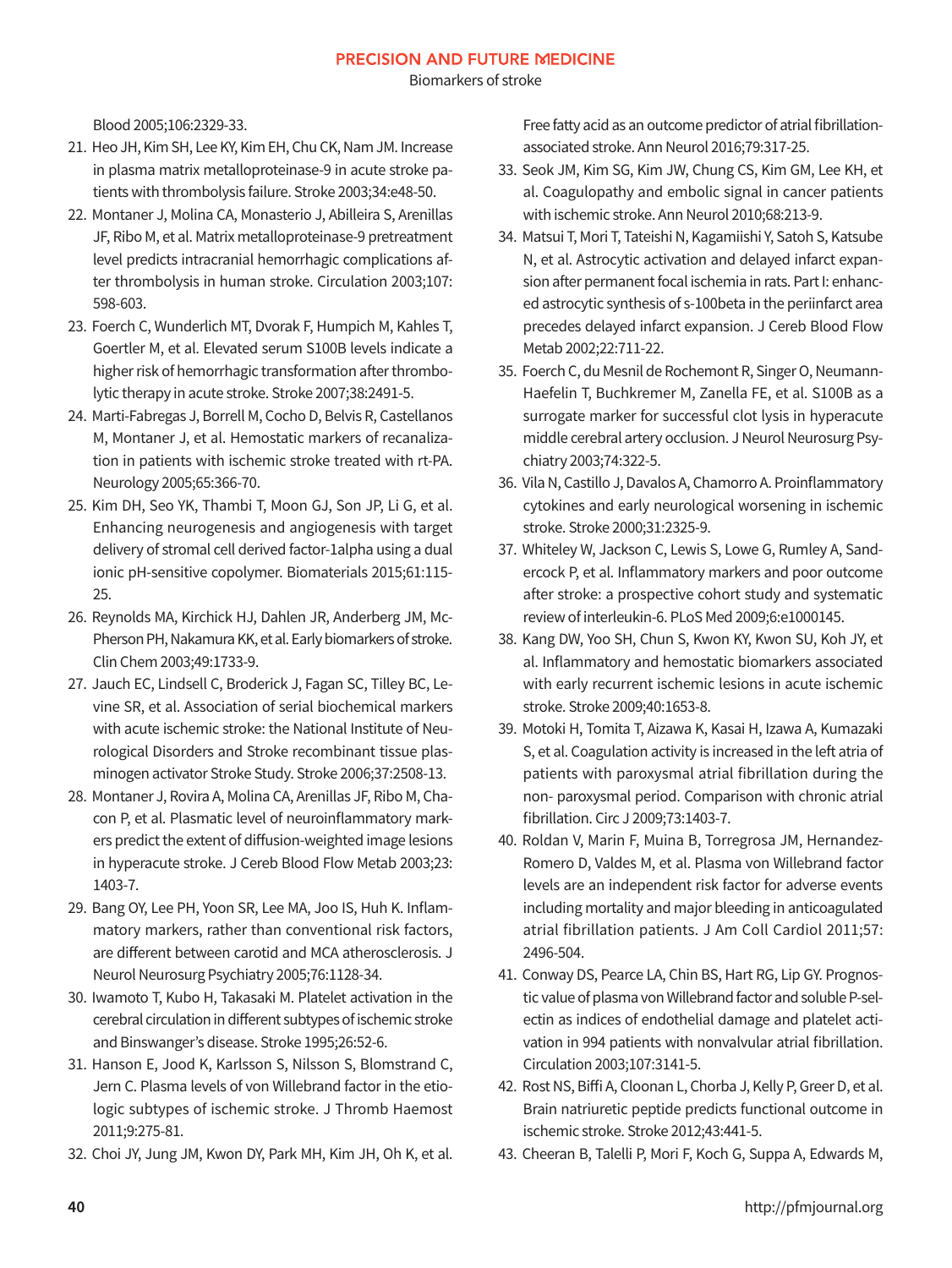Oh Young Bang

et al. A common polymorphism in the brain-derived neurotrophic factor gene (BDNF) modulates human cortical plasticity and the response to rTMS. J Physiol 2008;586: 5717-25.

- 44. Siironen J, Juvela S, Kanarek K, Vilkki J, Hernesniemi J, Lappalainen J. The Met allele of the BDNF Val66Met polymorphism predicts poor outcome among survivors of aneurysmal subarachnoid hemorrhage. Stroke 2007;38: 2858-60.
- 45. Halim SA, Newby LK, Ohman EM. Biomarkers in cardiovascular clinical trials: past, present, future. Clin Chem 2012;58:45-53.
- 46. Nozaki T, Sugiyama S, Koga H, Sugamura K, Ohba K, Matsuzawa Y, et al. Significance of a multiple biomarkers strategy including endothelial dysfunction to improve risk stratification for cardiovascular events in patients at high risk for coronary heart disease. J Am Coll Cardiol 2009;54:601-8.
- 47. Lynch JR, Blessing R, White WD, Grocott HP, Newman MF, Laskowitz DT. Novel diagnostic test for acute stroke. Stroke 2004;35:57-63.
- 48. Ridker PM, Cushman M, Stampfer MJ, Tracy RP, Hennekens CH. Inflammation, aspirin, and the risk of cardiovascular disease in apparently healthy men. N Engl J Med 1997;336:973-9.
- 49. Van Der Meer IM, De Maat MP, Hak AE, Kiliaan AJ, Del Sol AI, Van Der Kuip DA, et al. C-reactive protein predicts progression of atherosclerosis measured at various sites in the arterial tree: the Rotterdam Study. Stroke 2002;33: 2750-5.
- 50. Hemingway H, Philipson P, Chen R, Fitzpatrick NK, Damant J, Shipley M, et al. Evaluating the quality of research into a single prognostic biomarker: a systematic review and meta-analysis of 83 studies of C-reactive protein in stable coronary artery disease. PLoS Med 2010;7:e1000286.
- 51. Hankey GJ. Potential new risk factors for ischemic stroke: what is their potential? Stroke 2006;37:2181-8.
- 52. O'Donnell MJ, Xavier D, Liu L, Zhang H, Chin SL, Rao-Melacini P, et al. Risk factors for ischaemic and intracerebral haemorrhagic stroke in 22 countries (the INTERSTROKE study): a case-control study. Lancet 2010;376:112-23.
- 53. Dichgans M. Genetics of ischaemic stroke. Lancet Neurol 2007;6:149-61.
- 54. Lanktree MB, Dichgans M, Hegele RA. Advances in genomic analysis of stroke: what have we learned and where are we headed? Stroke 2010;41:825-32.
- 55. Ikram MA, Seshadri S, Bis JC, Fornage M, DeStefano AL, Aulchenko YS, et al. Genomewide association studies of

stroke. N Engl J Med 2009;360:1718-28.

- 56. Traylor M, Farrall M, Holliday EG, Sudlow C, Hopewell JC, Cheng YC, et al. Genetic risk factors for ischaemic stroke and its subtypes (the METASTROKE collaboration): a meta-analysis of genome-wide association studies. Lancet Neurol 2012;11:951-62.
- 57. Achterberg S, Kappelle LJ, de Bakker PI, Traylor M, Algra A; SMART Study Group and the METASTROKE Consortium, et al. No additional prognostic value of genetic information in the prediction of vascular events after cerebral ischemia of arterial origin: the PROMISe study. PLoS One 2015;10:e0119203.
- 58. Kim CK, Kim T, Choi IY, Soh M, Kim D, Kim YJ, et al. Ceria nanoparticles that can protect against ischemic stroke. Angew Chem Int Ed Engl 2012;51:11039-43.
- 59. Agulla J, Brea D, Campos F, Sobrino T, Argibay B, Al-Soufi W, et al. In vivo theranostics at the peri-infarct region in cerebral ischemia. Theranostics 2013;4:90-105.
- 60. Kim JY, Ryu JH, Schellingerhout D, Sun IC, Lee SK, Jeon S, et al. Direct imaging of cerebral thromboemboli using computed tomography and fibrin-targeted gold nanoparticles. Theranostics 2015;5:1098-114.
- 61. Belayev L, Saul I, Huh PW, Finotti N, Zhao W, Busto R, et al. Neuroprotective effect of high-dose albumin therapy against global ischemic brain injury in rats. Brain Res 1999; 845:107-11.
- 62. Hong JM, Bang OY, Chung CS, Joo IS, Gwag BJ, Ovbiagele B. Influence of recanalization on uric acid patterns in acute ischemic stroke. Cerebrovasc Dis 2010;29:431-9.
- 63. Pineda S, Bang OY, Saver JL, Starkman S, Yun SW, Liebeskind DS, et al. Association of serum bilirubin with ischemic stroke outcomes. J Stroke Cerebrovasc Dis 2008;17:147-52.
- 64. Kimm H, Yun JE, Jo J, Jee SH. Low serum bilirubin level as an independent predictor of stroke incidence: a prospective study in Korean men and women. Stroke 2009; 40:3422-7.
- 65. Perlstein TS, Pande RL, Creager MA, Weuve J, Beckman JA. Serum total bilirubin level, prevalent stroke, and stroke outcomes: NHANES 1999-2004. Am J Med 2008;121:781-8.e1.
- 66. Shin DH, Moon GJ, Bang OY. Albumin therapy in acute stroke patients. J Neurol 2007;254:870-8.
- 67. Ginsberg MD, Palesch YY, Hill MD, Martin RH, Moy CS, Barsan WG, et al. High-dose albumin treatment for acute ischaemic stroke (ALIAS) Part 2: a randomised, double-blind, phase 3, placebo-controlled trial. Lancet Neurol 2013;12: